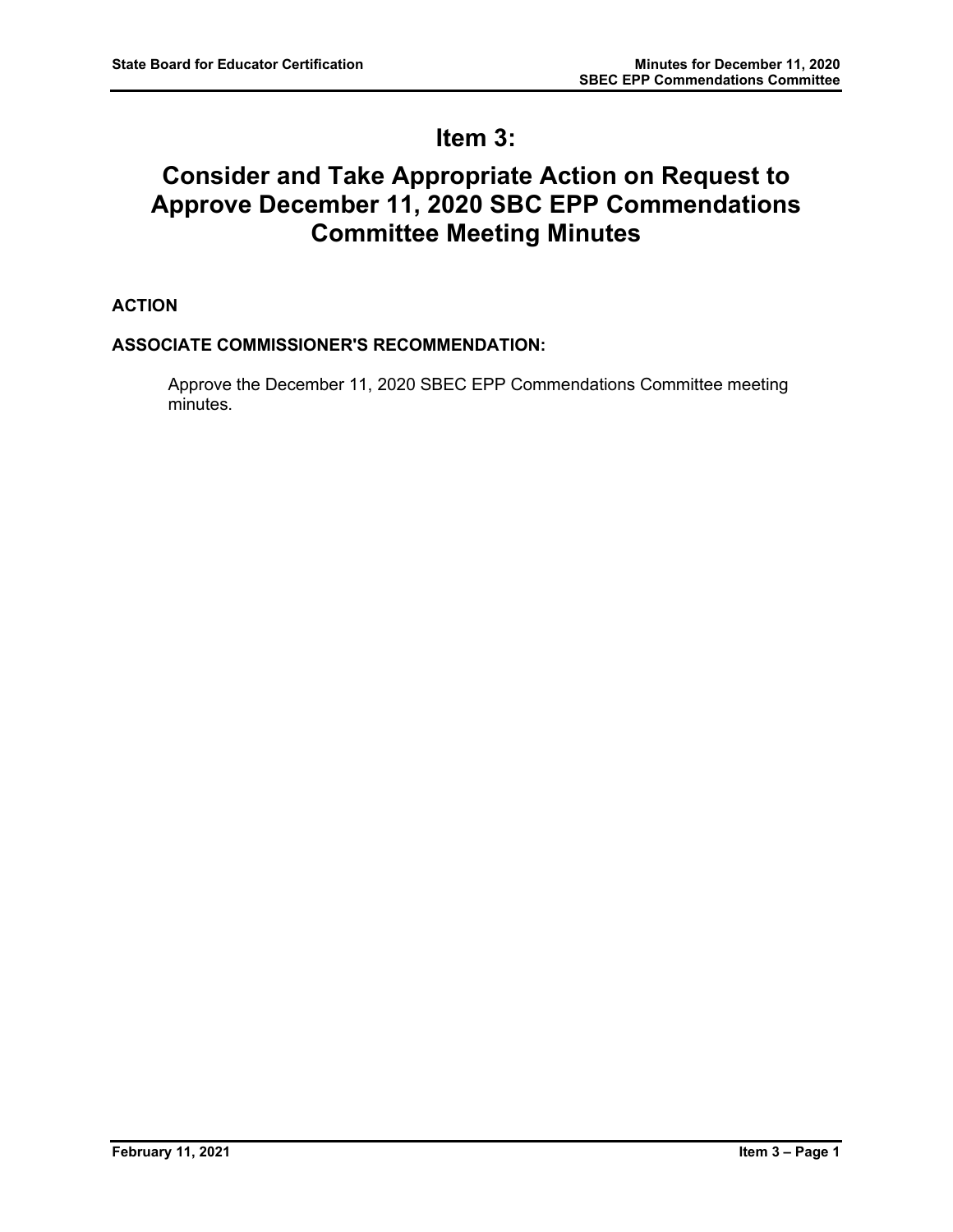# **STATE BOARD FOR EDUCATOR CERTIFICATION EDUCATOR PREPARATION PROGRAM COMMENDATIONS COMMITTEE**

# **MEETING AGENDA**

# **DECEMBER 11, 2020 AT 1:00 PM (OR UPON ADJOURNMENT OF SBEC MEETING) VIRTUAL MEETING (LIVESTREAM ON [ADMINMONITOR.COM\)](http://www.adminmonitor.com/tx/tea/)**

**Due to Governor Greg Abbott's March 13, 2020 proclamation of a state of disaster affecting all counties in Texas due to the Coronavirus (COVID-19) and the Governor's March 16, 2020 suspension of certain provisions of the Texas Open Meetings Act, the December 11, 2020 committee meeting of the State Board for Educator Certification will be held by video conference call, as authorized under Texas Government Code section 551.125.**

**Members of the public will have access to this meeting by watching the livestream on the Admin Monitor website: [http://www.adminmonitor.com/tx/tea/.](https://nam10.safelinks.protection.outlook.com/?url=https%3A%2F%2Furldefense.proofpoint.com%2Fv2%2Furl%3Fu%3Dhttps-3A__nam10.safelinks.protection.outlook.com_-3Furl-3Dhttp-253A-252F-252Fwww.adminmonitor.com-252Ftx-252Ftea-252F-26data-3D04-257C01-257CChristie.Pogue-2540tea.texas.gov-257Cc6445631862f4c3c24fd08d88cd7f8ef-257C65d6b3c3723648189613248dbd713a6f-257C0-257C0-257C637414206504031296-257CUnknown-257CTWFpbGZsb3d8eyJWIjoiMC4wLjAwMDAiLCJQIjoiV2luMzIiLCJBTiI6Ik1haWwiLCJXVCI6Mn0-253D-257C1000-26sdata-3DFZjk0iJy6lGOjUZINmvrrBIPfOgiJWizzTY19EUEKFw-253D-26reserved-3D0%26d%3DDwMFAg%26c%3DZ_mC1sqOcfBCM1ZptXokOj7_ss37GsaAMzCZyvOxKN4%26r%3DrdTMFchRbcTOCMXNp8he2fHUpWR4qUaZPE-YeEWJx48%26m%3Dv8QhdqvlKMCLXdx00P8NVOtKqgCdBSlytqfD7qFscLQ%26s%3DHeEDvFc4xkmw2uHBR4XEY5MM-sBaPQm_i-uSZqhE4IU%26e%3D&data=04%7C01%7CChristie.Pogue%40tea.texas.gov%7C7db5d824d9ec4bb66b9808d88cd9a4f9%7C65d6b3c3723648189613248dbd713a6f%7C0%7C0%7C637414213692758374%7CUnknown%7CTWFpbGZsb3d8eyJWIjoiMC4wLjAwMDAiLCJQIjoiV2luMzIiLCJBTiI6Ik1haWwiLCJXVCI6Mn0%3D%7C1000&sdata=8jGo%2BCARM%2ByZxro9Tx3rRzCuDDy57v5K%2Fxh8nCWSFjk%3D&reserved=0) Members of the public will have a means to participate in this meeting, by video conference call, by signing up for public comment. Information regarding registering for public comment can be found at: [https://tea.texas.gov/about-tea/leadership/state-board-for-educator-certification/sbec](https://nam10.safelinks.protection.outlook.com/?url=https%3A%2F%2Furldefense.proofpoint.com%2Fv2%2Furl%3Fu%3Dhttps-3A__nam10.safelinks.protection.outlook.com_-3Furl-3Dhttps-253A-252F-252Ftea.texas.gov-252Fabout-2Dtea-252Fleadership-252Fstate-2Dboard-2Dfor-2Deducator-2Dcertification-252Fsbec-2Dmeetings-26data-3D04-257C01-257CChristie.Pogue-2540tea.texas.gov-257Cc6445631862f4c3c24fd08d88cd7f8ef-257C65d6b3c3723648189613248dbd713a6f-257C0-257C0-257C637414206504031296-257CUnknown-257CTWFpbGZsb3d8eyJWIjoiMC4wLjAwMDAiLCJQIjoiV2luMzIiLCJBTiI6Ik1haWwiLCJXVCI6Mn0-253D-257C1000-26sdata-3DA1Hp3SZ-252Bbb3qdpeTM9WWbRQgu3vVlKO0EXWbcbCh30g-253D-26reserved-3D0%26d%3DDwMFAg%26c%3DZ_mC1sqOcfBCM1ZptXokOj7_ss37GsaAMzCZyvOxKN4%26r%3DrdTMFchRbcTOCMXNp8he2fHUpWR4qUaZPE-YeEWJx48%26m%3Dv8QhdqvlKMCLXdx00P8NVOtKqgCdBSlytqfD7qFscLQ%26s%3DbPFpInXNMH7lbEfpVFvakakEMgv3TxtosD1rNy2FbII%26e%3D&data=04%7C01%7CChristie.Pogue%40tea.texas.gov%7C7db5d824d9ec4bb66b9808d88cd9a4f9%7C65d6b3c3723648189613248dbd713a6f%7C0%7C0%7C637414213692768368%7CUnknown%7CTWFpbGZsb3d8eyJWIjoiMC4wLjAwMDAiLCJQIjoiV2luMzIiLCJBTiI6Ik1haWwiLCJXVCI6Mn0%3D%7C1000&sdata=uQt7HfGRnBpURslVy36jWaGBAxGo5I9RUSBESZS%2Bpc4%3D&reserved=0)[meetings.](https://nam10.safelinks.protection.outlook.com/?url=https%3A%2F%2Furldefense.proofpoint.com%2Fv2%2Furl%3Fu%3Dhttps-3A__nam10.safelinks.protection.outlook.com_-3Furl-3Dhttps-253A-252F-252Ftea.texas.gov-252Fabout-2Dtea-252Fleadership-252Fstate-2Dboard-2Dfor-2Deducator-2Dcertification-252Fsbec-2Dmeetings-26data-3D04-257C01-257CChristie.Pogue-2540tea.texas.gov-257Cc6445631862f4c3c24fd08d88cd7f8ef-257C65d6b3c3723648189613248dbd713a6f-257C0-257C0-257C637414206504031296-257CUnknown-257CTWFpbGZsb3d8eyJWIjoiMC4wLjAwMDAiLCJQIjoiV2luMzIiLCJBTiI6Ik1haWwiLCJXVCI6Mn0-253D-257C1000-26sdata-3DA1Hp3SZ-252Bbb3qdpeTM9WWbRQgu3vVlKO0EXWbcbCh30g-253D-26reserved-3D0%26d%3DDwMFAg%26c%3DZ_mC1sqOcfBCM1ZptXokOj7_ss37GsaAMzCZyvOxKN4%26r%3DrdTMFchRbcTOCMXNp8he2fHUpWR4qUaZPE-YeEWJx48%26m%3Dv8QhdqvlKMCLXdx00P8NVOtKqgCdBSlytqfD7qFscLQ%26s%3DbPFpInXNMH7lbEfpVFvakakEMgv3TxtosD1rNy2FbII%26e%3D&data=04%7C01%7CChristie.Pogue%40tea.texas.gov%7C7db5d824d9ec4bb66b9808d88cd9a4f9%7C65d6b3c3723648189613248dbd713a6f%7C0%7C0%7C637414213692768368%7CUnknown%7CTWFpbGZsb3d8eyJWIjoiMC4wLjAwMDAiLCJQIjoiV2luMzIiLCJBTiI6Ik1haWwiLCJXVCI6Mn0%3D%7C1000&sdata=uQt7HfGRnBpURslVy36jWaGBAxGo5I9RUSBESZS%2Bpc4%3D&reserved=0) An electronic copy of the agenda and meeting materials is now available at [https://tea.texas.gov/about-tea/leadership/state-board-for-educator-certification/sbec](https://nam10.safelinks.protection.outlook.com/?url=https%3A%2F%2Furldefense.proofpoint.com%2Fv2%2Furl%3Fu%3Dhttps-3A__nam10.safelinks.protection.outlook.com_-3Furl-3Dhttps-253A-252F-252Ftea.texas.gov-252Fabout-2Dtea-252Fleadership-252Fstate-2Dboard-2Dfor-2Deducator-2Dcertification-252Fsbec-2Dmeetings-26data-3D04-257C01-257CChristie.Pogue-2540tea.texas.gov-257Cc6445631862f4c3c24fd08d88cd7f8ef-257C65d6b3c3723648189613248dbd713a6f-257C0-257C0-257C637414206504041288-257CUnknown-257CTWFpbGZsb3d8eyJWIjoiMC4wLjAwMDAiLCJQIjoiV2luMzIiLCJBTiI6Ik1haWwiLCJXVCI6Mn0-253D-257C1000-26sdata-3DPovlCHNB-252BxViP-252FOXxl2vYEGqNtM61lIUYHcPjX0BiJc-253D-26reserved-3D0%26d%3DDwMFAg%26c%3DZ_mC1sqOcfBCM1ZptXokOj7_ss37GsaAMzCZyvOxKN4%26r%3DrdTMFchRbcTOCMXNp8he2fHUpWR4qUaZPE-YeEWJx48%26m%3Dv8QhdqvlKMCLXdx00P8NVOtKqgCdBSlytqfD7qFscLQ%26s%3DFiSY_HgZBv--E_CX4Lgdsqy13AkIoFlFidhvvxSjry4%26e%3D&data=04%7C01%7CChristie.Pogue%40tea.texas.gov%7C7db5d824d9ec4bb66b9808d88cd9a4f9%7C65d6b3c3723648189613248dbd713a6f%7C0%7C0%7C637414213692778364%7CUnknown%7CTWFpbGZsb3d8eyJWIjoiMC4wLjAwMDAiLCJQIjoiV2luMzIiLCJBTiI6Ik1haWwiLCJXVCI6Mn0%3D%7C1000&sdata=84bEqxr0VnO2jDj1kQqwLCbqvr7%2FmccSe4afC%2FFgVH0%3D&reserved=0)[meetings.](https://nam10.safelinks.protection.outlook.com/?url=https%3A%2F%2Furldefense.proofpoint.com%2Fv2%2Furl%3Fu%3Dhttps-3A__nam10.safelinks.protection.outlook.com_-3Furl-3Dhttps-253A-252F-252Ftea.texas.gov-252Fabout-2Dtea-252Fleadership-252Fstate-2Dboard-2Dfor-2Deducator-2Dcertification-252Fsbec-2Dmeetings-26data-3D04-257C01-257CChristie.Pogue-2540tea.texas.gov-257Cc6445631862f4c3c24fd08d88cd7f8ef-257C65d6b3c3723648189613248dbd713a6f-257C0-257C0-257C637414206504041288-257CUnknown-257CTWFpbGZsb3d8eyJWIjoiMC4wLjAwMDAiLCJQIjoiV2luMzIiLCJBTiI6Ik1haWwiLCJXVCI6Mn0-253D-257C1000-26sdata-3DPovlCHNB-252BxViP-252FOXxl2vYEGqNtM61lIUYHcPjX0BiJc-253D-26reserved-3D0%26d%3DDwMFAg%26c%3DZ_mC1sqOcfBCM1ZptXokOj7_ss37GsaAMzCZyvOxKN4%26r%3DrdTMFchRbcTOCMXNp8he2fHUpWR4qUaZPE-YeEWJx48%26m%3Dv8QhdqvlKMCLXdx00P8NVOtKqgCdBSlytqfD7qFscLQ%26s%3DFiSY_HgZBv--E_CX4Lgdsqy13AkIoFlFidhvvxSjry4%26e%3D&data=04%7C01%7CChristie.Pogue%40tea.texas.gov%7C7db5d824d9ec4bb66b9808d88cd9a4f9%7C65d6b3c3723648189613248dbd713a6f%7C0%7C0%7C637414213692778364%7CUnknown%7CTWFpbGZsb3d8eyJWIjoiMC4wLjAwMDAiLCJQIjoiV2luMzIiLCJBTiI6Ik1haWwiLCJXVCI6Mn0%3D%7C1000&sdata=84bEqxr0VnO2jDj1kQqwLCbqvr7%2FmccSe4afC%2FFgVH0%3D&reserved=0) A recording of the meeting will be available on the Admin Monitor's website after the meeting.**

**The State Board for Educator Certification (SBEC) Educator Preparation Program (EPP) Commendations Committee will meet virtually and, after determining the presence of a quorum, deliberate and possibly take formal action on any of the following agenda items.**

**Committee members: José Rodriguez, Chair; Dr. John Kelly; Ms. Emily Garcia; Ms. Shareefah Mason; Ms. Jean Streepey; Dr. Alma Rodriguez. A quorum of the State Board for Educator Certification may attend the committee meeting and discuss items on the committee agenda.**

**Information regarding registering for public comment can be found at: [https://tea.texas.gov/about-tea/leadership/state-board-for-educator-certification/sbec](https://nam10.safelinks.protection.outlook.com/?url=https%3A%2F%2Ftea.texas.gov%2Fabout-tea%2Fleadership%2Fstate-board-for-educator-certification%2Fsbec-meetings&data=02%7C01%7CKatelin.Allen%40tea.texas.gov%7C33f09bed51314321053e08d7e6d36cb5%7C65d6b3c3723648189613248dbd713a6f%7C0%7C0%7C637231668044732631&sdata=p8LIEPR4IIZEJnEdirrTXTHGHIbtX2MWtvumJv7Tzho%3D&reserved=0)[meetings](https://nam10.safelinks.protection.outlook.com/?url=https%3A%2F%2Ftea.texas.gov%2Fabout-tea%2Fleadership%2Fstate-board-for-educator-certification%2Fsbec-meetings&data=02%7C01%7CKatelin.Allen%40tea.texas.gov%7C33f09bed51314321053e08d7e6d36cb5%7C65d6b3c3723648189613248dbd713a6f%7C0%7C0%7C637231668044732631&sdata=p8LIEPR4IIZEJnEdirrTXTHGHIbtX2MWtvumJv7Tzho%3D&reserved=0)**

## **1. Call to Order**

The SBEC EPP Commendations Committee convened its virtual meeting at 1:04 PM on Friday, December 11, 2020 via Zoom Meeting.

Present: Mr. José Rodriguez, Dr. John Kelly, Ms. Emily Garcia, Ms. Jean Streepey, and Dr. Alma Rodriguez.

Absent: Ms. Shareefah Mason.